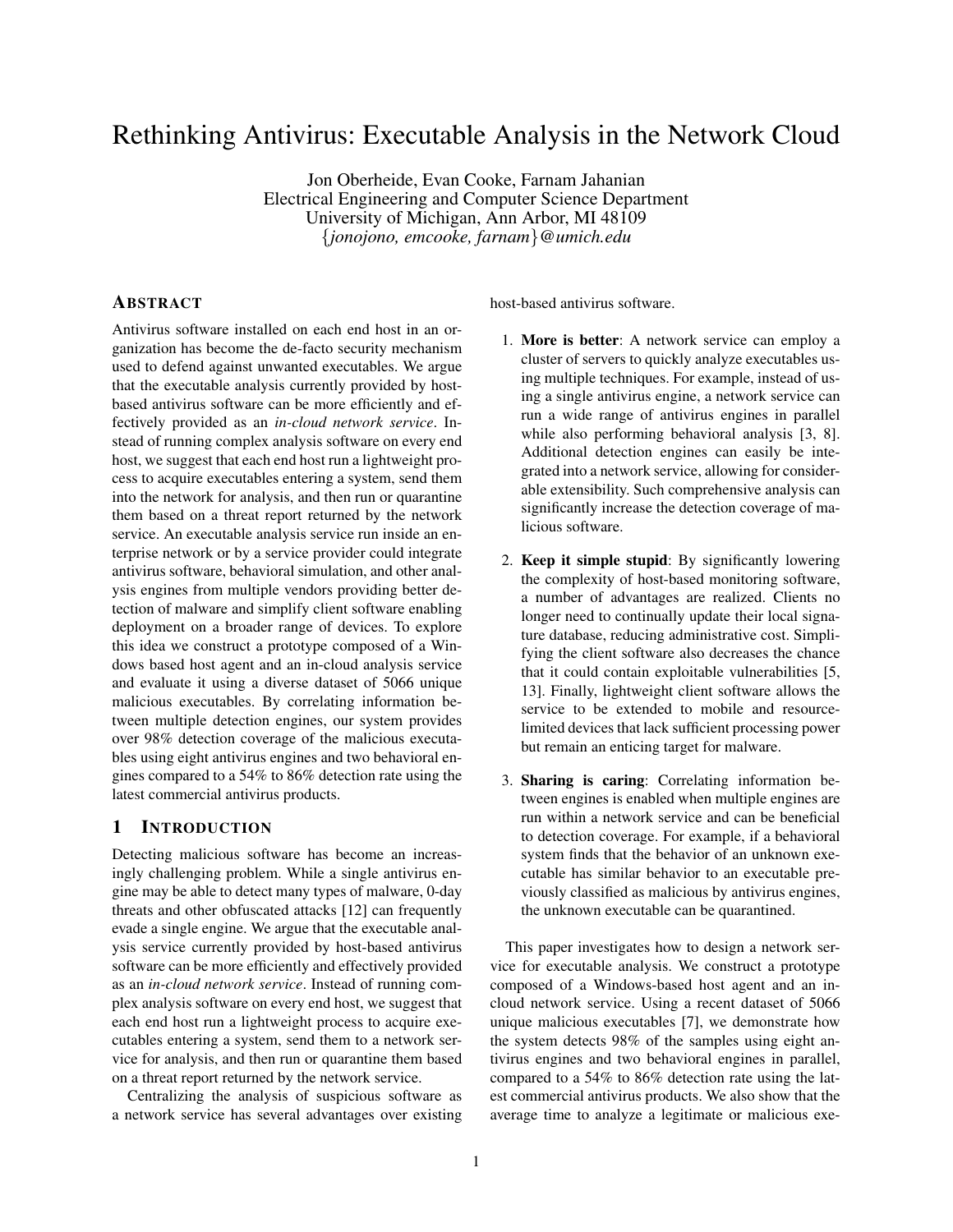cutable, including network latencies, is less than a second.

# 2 APPROACH

The use of traditional signature-based approaches for the problem of detecting malicious software in the network and on the host has become increasingly difficult. The elevating sophistication of modern malicious software poses a significant challenge for any single vendor to develop signatures for every new piece of malicious software. Indeed, a recent Microsoft survey found more than 45,000 new variants of backdoors, trojans, and bots during the second half of 2006 [6].

In response, a new generation of systems has been developed to monitor the behavior of suspicious applications to identify malicious binaries. Sandbox services such as Norman [8] and CWSandbox [3] enable the analysis of suspicious binaries and produce a detailed report of a binary's actions in a simulated environment. In addition, virtual machines have been used to analyze malware and track malicious behavior [1, 10, 14]. While behavioral and VM-based detection techniques improve our ability to detect malicious software, they can be resource intensive and are not designed to protect every end host.

In this paper, we explore how to improve the detection of malicious software by providing executable analysis as an in-cloud network service. We envision a vendoragnostic service that is deployed in a high-speed, lowlatency network such as inside an enterprise or by a service provider. Such a centralized service would integrate detection engines from many vendors and include an end host component for the automated acquisition of binaries. The network service is similar to other in-cloud protection mechanisms such as email [2, 4] and HTTP [11] filtering, except that we use a dedicated end host agent which enables our system to protect against executables that arrive using different protocols and devices.

# 3 ARCHITECTURE

Performing the analysis of executables using a network service is not a simple task. Suspicious executables must be acquired and isolated so that they can be sent to an upstream analysis service. The analysis service must be efficient, and the execution of malicious executables must be prevented.

To solve these problems we envision an architecture that includes two major components. The first host-based component acquires executables and sends them to the network service, and the second network-based component identifies malicious executables and returns a threat report to the end host. Figure 1 shows a high level design of the system architecture. It is important to point out that we do not see our system replacing existing antivirus or intrusion detection solutions. Rather, our malware analysis service runs as an additional layer of protection to augment existing security systems inside an organizational network such as an enterprise.

# 3.1 Executable Identification and Acquisition

Malicious executables can enter an organization using a range of different techniques. For example, mobile devices (e.g., a USB stick), email attachments, downloads (wanted or unwanted), and vulnerable network services are all common entry points. Due to the broad range of entry vectors our system includes a lightweight executable acquisition system that is run on each end host.

Just like existing antivirus software, the client module runs on each host and inspects each executable. The execution of any binary is trapped and diverted to a handling routine first. The handling routine begins by hashing the binary and checking the hash against a local and remote whitelist and blacklist. If the hash does not match in the whitelist or blacklist, the entire binary is sent securely to the in-cloud service for analysis.

To minimize the time between when a user downloads an executable and receives a response from the network service, the architecture provides a method to send a binary for analysis as soon as it is written or changed on the end host system (e.g., via file-copy, installation, or download). Doing so amortizes the transmission and analysis cost over the time elapsed between binary creation and user-initiated execution.

#### 3.2 In-Cloud Executable Analysis

The second major component of the system is the network service responsible for malware analysis. The job of the analysis service is to receive an executable and return a threat report with information about whether the executable is safe to run.

#### *3.2.1 Executable Analysis*

Rather then choosing one single technique to detect malicious executables, we suggest that a network service run multiple engines in parallel. Unlike host-based analysis systems that must meet relatively tight storage and computational constraints, a network service can easily scale to meet the demand of multiple analysis engines.

While the specific backend analysis techniques used are independent of the proposed architecture, two general classes seem particularly well-suited to the proposed approach.

• Antivirus Engines: There is a wide range of antivirus products commercially available today, and as we will show, they differ significantly in their detection coverage. By analyzing each candidate executable with multiple antivirus engines, the network service is able to provide better detection of malicious software.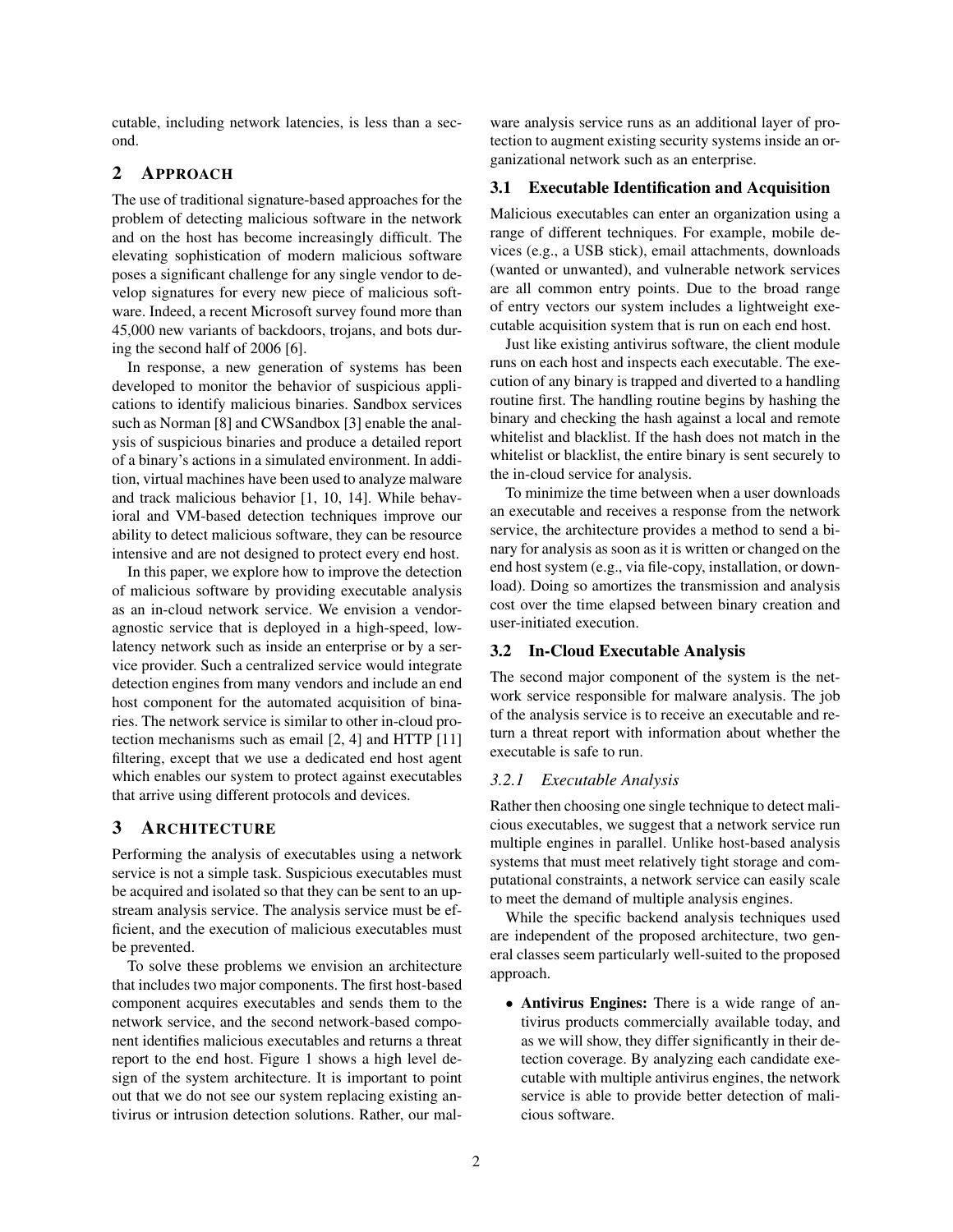

Figure 1: Architectural approach for in-cloud executable analysis.

• Behavioral Analyzers: A second major method of testing executables is behavioral analysis. A behavioral system executes suspicious executables in a sandboxed environment [3, 8] or virtual machine [1] and records host state changes and network activity.

While performing analysis in parallel is far more efficient then serial execution, delay can still exist between when an executable is submitted and when the result is returned. The architecture employs a caching mechanism to better deal with associated latencies.

The caching mechanism is simply a whitelist/blacklist database of hashes of previously analyzed binaries. The idea is that executables run in an organization will frequently be similar across different hosts so keeping a cache of previously analyzed binaries can significantly improve system performance. A cache hit in either the whitelist or blacklist would therefore result in an immediate server response indicating whether the client should execute the binary.

## *3.2.2 Executable Threat Report*

The results from the executable analysis engines are synthesized into a threat report returned to the client over a secure and authenticated channel. The report includes three distinct sections.

- Execution Directive: a boolean indicating whether the executable should be run. The formula used to set this value is customizable as described above but the simplest mode is to set the execution directive to "do not run" if any detection engine classifies an executable as malware.
- Family/Variant Labels: a list of family/variant labels assigned to the malware by the different analysis engines.
- Behavioral Analysis: a list of host and network behaviors observed during simulation. This may include information about processes spawned, files and registry keys modified, network activity, and other state changes.

When the client receives the threat report, it will either begin execution of the binary or prevent execution and present the report to the user. This, of course, assumes that the client module has not been compromised. Just as with antivirus software, we assume that integrity of the client is maintained as a trusted module.

# 4 IMPLEMENTATION AND EVALUATION

We constructed a prototype implementation of the proposed architecture that includes an executable acquisition system for the Windows platform and an in-cloud network service for analysis. This section describes how we implemented the prototype and explores the detection capabilities and performance of the system.

## 4.1 System Implementation

#### *4.1.1 Client Module*

We implemented a lightweight client module to detect executables written to disk and then send them to the network service for analysis. The notification for file system writes is provided by the ReadDirectoryChangesW Win32 API call, a mechanism similar to inotify on Linux. Each file written is scanned for a valid Portable Executable (PE) header to verify whether it is an executable. The executable is then hashed using the SHA-1 algorithm and compared to both the local and remote whitelist and blacklist. Local whitelists are seeded with hashes of the default set of executables included with common Microsoft Windows installations to reduce remote whitelist lookups.

The client module also prevents the execution of binaries that have been identified as malicious. By hooking the CreateProcess Win32 API call, we interpose on the creation of new processes and halt the execution of unwanted code.

#### *4.1.2 Network Service*

The second component of the prototype is a network service responsible for analyzing executables using multiple detection engines and returning a comprehensive threat report on each executable. Incoming executables from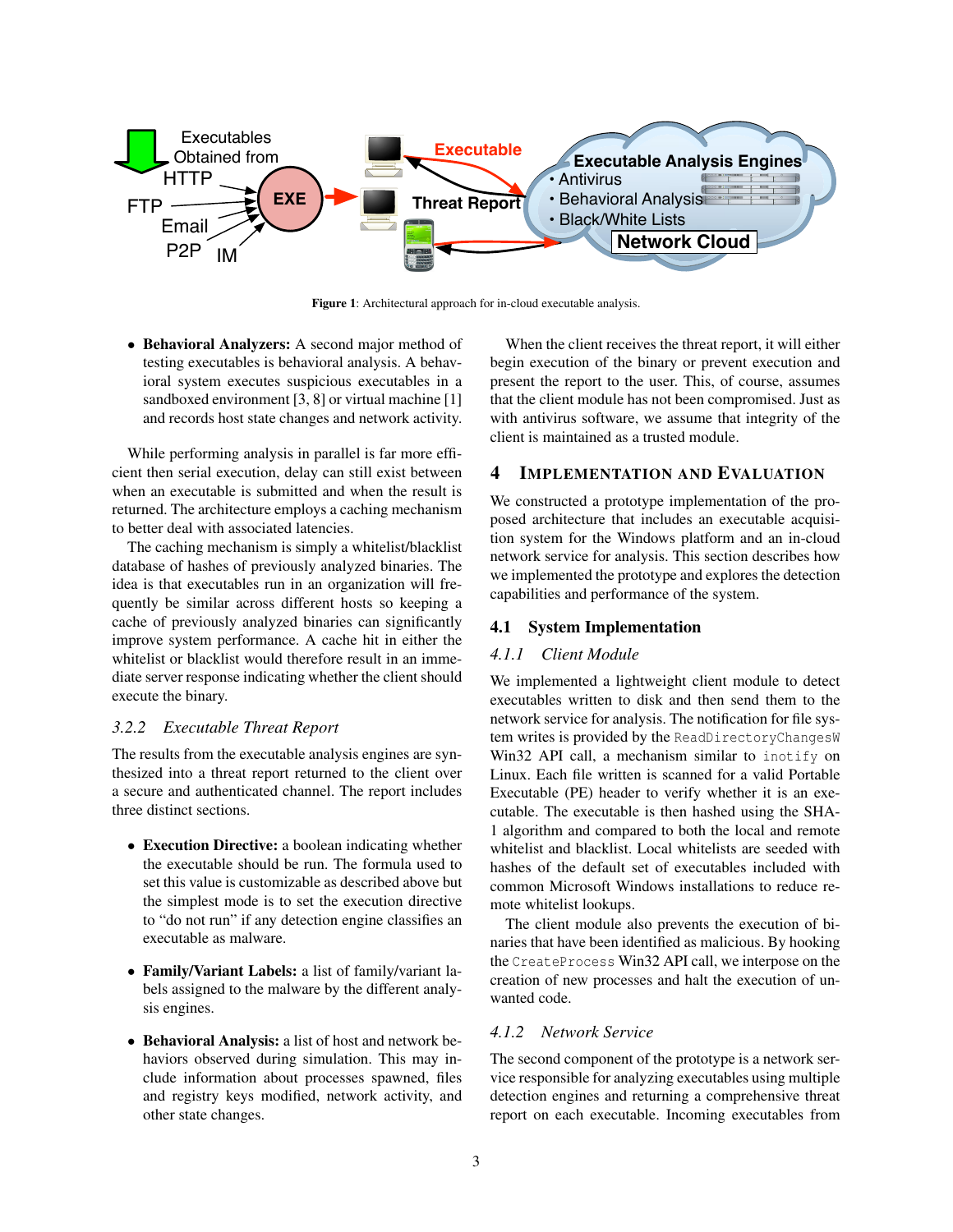| <b>AV Vendor</b>   | <b>Version</b> | <b>Signatures</b> | <b>Detection Results</b> |
|--------------------|----------------|-------------------|--------------------------|
| <b>Avast</b>       | 4.7.1001       | $000740 - 0$      | 84.7%                    |
| ClamAV             | 0.90.2         | 3224              | 59.7%                    |
| F-Prot             | 6.0.7.0        | 4.3.3             | 79.9%                    |
| F-Secure           | 7.01.128       | N/A               | 86.6%                    |
| Kaspersky          | 6.0.2.621      | N/A               | 85.3%                    |
| McAfee             | 5100.0194      | 5027.0000         | 54.9%                    |
| Symantec           | 14.0.3.3       | N/A               | 81.9%                    |
| <b>Trend Micro</b> | 15.00.1433     | 4.459.00          | 82.0%                    |

Table 1: The antivirus protection engines, the versions used in the prototype, and the percentage of malware samples detected.

end hosts are assigned to a request broker which is responsible for delivering the executable to each analysis engine, collecting the results, and returning the threat report back to the client.

We use eight antivirus and two behavioral engines in our prototype. The eight antivirus engines are listed in Table 1, and the behavioral analyzers include Norman Sandbox Analyzer [8] and the behavioral profiling system described in [1]. The detection engines are run in parallel in virtualized environments.

Our prototype also includes an optimization aimed at reducing the latency perceived by end users when running newly obtained executables. We implemented a network stream sensor that promiscuously monitors a network tap (e.g., a switch span port) to acquire executables. By deploying such a component, executables can be extracted out of network transmissions on the fly and analyzed by the in-cloud network service before even reaching the destination end host. Clearly this approach does not speed up the analysis of all executables as network traffic can be encrypted and the sensor currently handles only a handful of common network protocols.

## 4.2 Deployment and Results

## *4.2.1 Detection Coverage*

To evaluate the detection capabilities of the prototype we obtained over 5000 malware executables from Arbor Network's Arbor Malware Library (AML) [7]. The AML contains malware which has been captured in the wild with a variety of techniques such as honeypot vulnerability emulation, spam traps, and honeymonkey spidering. The dataset consists of 5066 unique executables spanning an eight month collection period from September 2006 to May 2007.

We first measured the detection rates of each antivirus engine individually across the entire malware dataset. The antivirus signatures were all updated on the same date, May 9th, for consistency, and their respective versions are listed in Table 1. The results of using each engine individually are listed in the last column of Table 1. The single engine detection rates vary from as low as 54% up to 86%.

We then looked at the benefit of using multiple antivirus engines to analyze the same set of malware. Table 2 summarizes the results. Using all eight antivirus

| #              | <b>Detected</b> | <b>Antivirus Products</b>                                 |  |
|----------------|-----------------|-----------------------------------------------------------|--|
|                | 86.59%          | F-Secure                                                  |  |
| $\overline{2}$ | 92.93%          | Trend, Avast                                              |  |
| 3              | 94.63%          | Trend, F-Secure, Avast                                    |  |
| 4              | 95.34%          | ClamAV, Symantec, Trend, Avast                            |  |
| 5              | 95.85%          | ClamAV, Symantec, Trend, F-Secure, Avast                  |  |
| 6              | 96.15%          | F-Prot, ClamAV, Symantec, Trend, F-Secure, Avast          |  |
| 7              | 96.23%          | Mcafee, F-Prot, ClamAV, Symantec, Trend, Kaspersky, Avast |  |
| 8              | 96.23%          | all                                                       |  |

Table 2: Detection coverage of the malware samples using between one and eight antivirus products.

engines in our network service, we were able to detect 4875 executables as malicious, resulting in a detection rate over 96%. The dataset used in the paper only includes known malicious executables and so exploration of false positives is an open research question.

While the eight antivirus engines were able to identify 96% of the executables as malicious, 191 executables were not flagged. This last 4% is arguably the most difficult for current detection systems to identify. Fortunately, the prototype also includes behavioral analysis and the capability to share information between detection engines. Behavioral reports on the 191 executables revealed that 92 had similar behavior to known malicious binaries already identified by the antivirus software. Such information could be used to classify those 92 binaries as malicious resulting in a detection rate of over 98%, potentially extending the coverage to polymorphic and 0-day malware that have evaded the antivirus engines. Such sharing of information between detection engines illustrates one interesting advantage of combining heterogeneous detection systems into one service.

#### *4.2.2 Performance*

By moving analysis into the network, we incur the network latency of sending the binary to the service and the latency of using a multiple engines to analyze the binary. In this subsection, we show that this latency is small on average and is acceptable for clients connected to the high-speed, low-latency  $\left($ <100ms) local networks common to organizations. We also show that the caching mechanism can actually increase the performance in many cases.

To evaluate analysis time, we collected a set of legitimate executables from a default install of Microsoft Windows XP. This set was about 84 MB and consisted of 472 executables with an average size of 183 KB. We processed them with the prototype network service and the average analysis time per executable for the antivirus engines was 0.05 seconds, with ClamAV being the slowest with an average time of 0.14 seconds. We did not evaluate the analysis times for the behavioral engines as the runtime is a configurable parameter. Thus, for this legitimate dataset the average analysis time and network latency on a local network is well under a second.

We also looked at the analysis times for the 5066 mal-